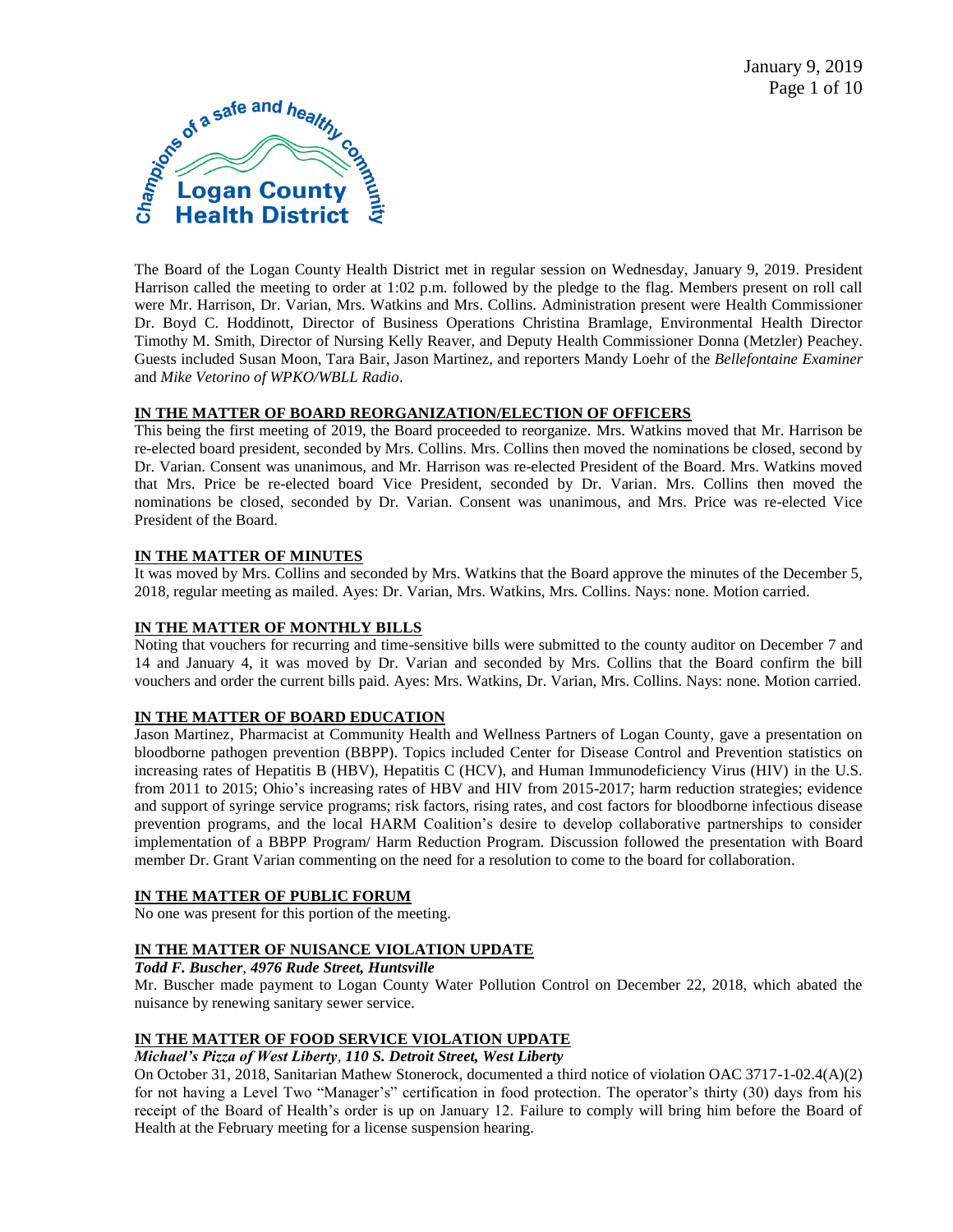# **IN THE MATTER OF FOOD SERVICE VIOLATIONS**

# *Little Caesar's #446, 1722 S. Main Street, Bellefontaine*

On December 17, 2018, David Miller, SIT, observed third notices of violation OAC 3717-1-06.1(A) for a stained wall behind the triple sink and OAC 3717-1-04.5(D) baking pans with dough buildup. Environmental Health Director Timothy M. Smith recommended an issuance of an order to correct the violation within seven (7) days of the receipt of the order and appear before the Board of Health at their next regular meeting following the compliance date for a license suspension hearing if compliance with the order is not attained. It was moved by Dr. Varian and seconded by Mrs. Collins to accept the recommendation. Ayes: Mrs. Watkins, Dr. Varian, Mrs. Collins. Nays: none. Motion carried.

# *Desperados*, *6857 Lima Street, Huntsville*

On December 10, 2018, David Miller, SIT, observed third violations of OAC 3717-1-04.4(B) for a non-smooth cutting surface on a food preparation table, and OAC 3717-1-06.1(A) for grease buildup around the hood and ceiling of the grill area and cracked floor tiles in the kitchen. As recommended by Environmental Health Director Timothy M. Smith, it was moved by Mrs. Watkins and seconded by Mrs. Collins to issue an order to correct the violation within seven (7) days of the receipt of the order and appear before the Board of Health at their next regular meeting following the compliance date for a license suspension hearing if compliance with the order is not attained. Ayes: Dr. Varian, Mrs. Watkins, Mrs. Collins. Nays: none. Motion carried.

### *68 Grill, 1141 S. Main Street, Bellefontaine*

On December 27, 2018, Alexis Zaborniak, SIT, observed a third violation of OAC 3717-1-05.1(D) for a cup rinse station and an ice bin drained directly into an open floor drain without providing a proper air gap. Environmental Health Director Timothy M. Smith recommended an issuance of an order to correct the violation within three (3) days of the receipt of the order and appear before the Board of Health at their next regular meeting following the compliance date for a license suspension hearing if compliance with the order is not attained. There was discussion that seven (7) days were given to the other businesses to fix violations. It was moved by Dr. Varian and seconded by Mrs. Collins to issue an order to correct the violation within seven (7) days of the receipt of the order and appear before the Board of Health at their next regular meeting following the compliance date for a license suspension hearing if compliance with the order is not attained. Ayes: Mrs. Watkins, Dr. Varian, Mrs. Collins. Nays: none. Motion carried.

# *2G's, 116 N. Main Street, Bellefontaine*

On December 20, 2018, Tim Smith, RS, observed a fifth violation of OAC 3717-1-04.4(A) for chest freezers with damaged lids, a fourth violation of OAC 3717-1-03.2(Q) for a ceiling leaking onto chest freezers from a rooftop walk-in compressor, a third violation of OAC 3717-1-05.1(S) for a damaged sink in the men's restroom, a third violation of OAC 3717-1-02.4(C)(13) for each person in charge not being certified in Level One food safety training, and a critical violation of OAC 3717-1-05.1(D) for an ice machine installed without a proper air gap on the drain line. As recommended by Environmental Health Director Timothy M. Smith, it was moved by Mrs. Collins and seconded by Mrs. Watkins to issue an order to correct the violations within thirty (30) days of the receipt of the order and appear before the Board of Health at their next regular meeting following the compliance date for a license suspension hearing if compliance with the order is not attained. Ayes: Dr. Varian, Mrs. Collins, Mrs. Watkins. Nays: none. Motion carried.

# **IN THE MATTER OF NURSING REPORT**

Director of Nursing Kelly Reaver brought the Board up to date on various activities of the nursing division.

- The nursing staff has given 105 Hepatitis A & B (Twinrix) to inmates at the Logan jail since July 10, 2018 and will continue to return for booster doses as state cases continue to rise.
- There will be a training offered on how to administer and obtain Narcan. Date to be announced.
- The annual Child Fatality Review on December 12, 2018, reviewed 5 deaths.
- The Children with Medical Handicaps Program numbers have increased while the number of Newborn home visits has decreased.
- Immunizations remain on a steady decline with children, but adult immunizations are increasing.
- WIC total participants were 671 in 2017 and 622 to date for 2018.
- Infectious disease numbers are still up compared to last year. The new Infectious Disease statistic report sheet was distributed.
- HIV education was also distributed.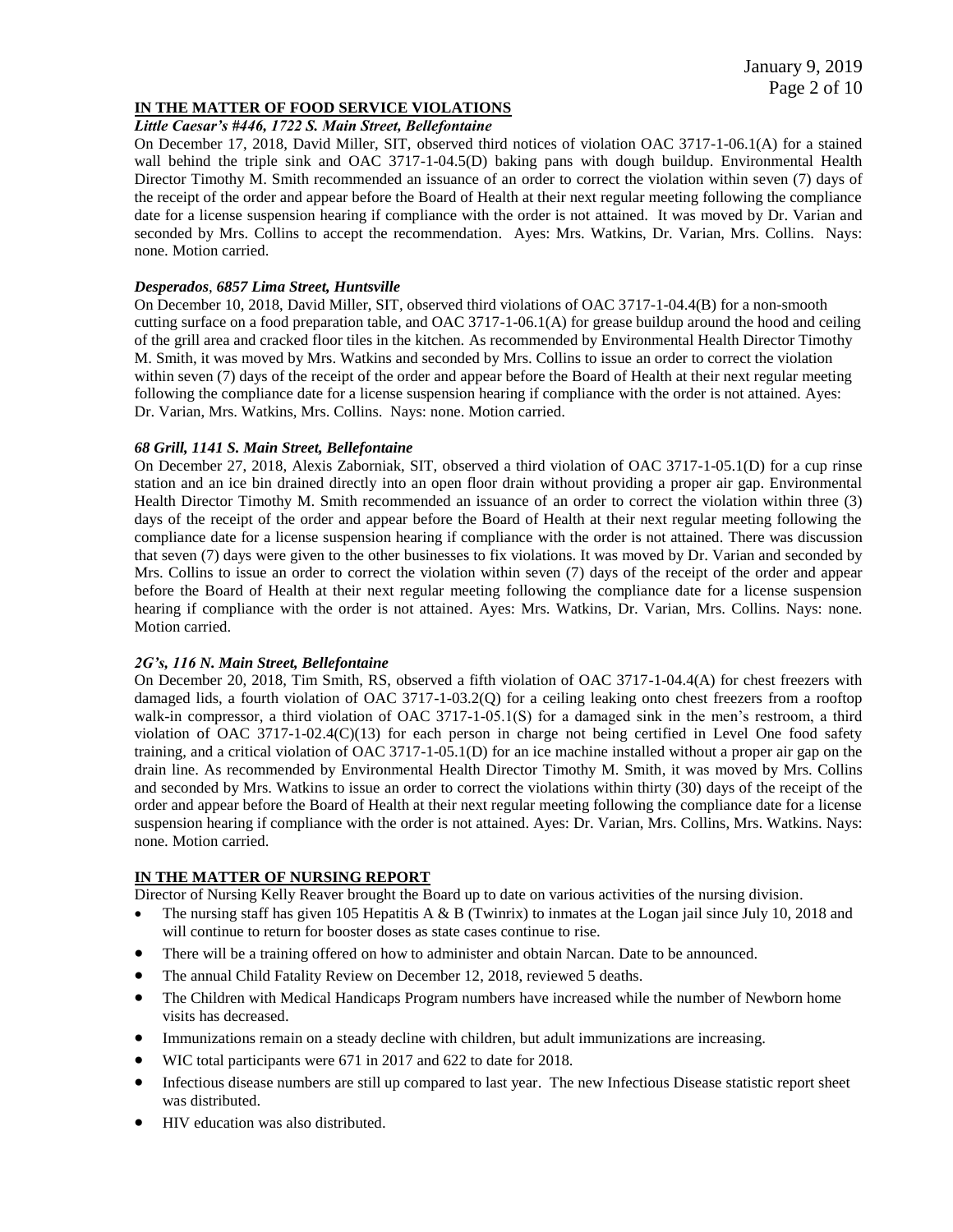# **IN THE MATTER OF PLANNING UPDATES**

Donna (Metzler) Peachey, Deputy Health Commissioner, reviewed the Immunization Study: six-year analysis 2013- 2018. She stated the results showed that the health district holds an ethical responsibility to be engaged in the process of and access to immunizations within the county. The Board discussed the proposed goals to provide immunizations in a cost-effective manner while ensuring access to all Logan County residents.

### **IN THE MATTER OF ADMINISTRATOR PRIVILEGES**

It was moved by Mrs. Collins and seconded by Mrs. Watkins that that Board authorize the health district Director of Business Operations to carry out day-to-day financial transactions on their behalf for the 2019 fiscal year, confirmed at the following meeting, to include but not limited to budgetary adjustments, appropriation adjustments, inter- and intra-fund transfers, and payment of time sensitive bills. Ayes: Dr. Varian, Mrs. Collins, Mrs. Watkins. Nays: none. Motion carried.

# **IN THE MATTER OF FINANCIAL REPORT REVIEW**

Christina Bramlage, newly appointed Director of Business Operations, presented health district financial reports for the month of November. She noted Public Health Infrastructure and Women, Infants, and Children (WIC) Program both received grant reimbursement money. The WIC Program received their fiscal year end 2018 and a 2019 monthly reimbursement payment. Expenditures were routine, including the quarterly Public Health Infrastructure epidemiologist quarterly payment. It was moved by Dr. Varian and seconded by Mrs. Collins that the Board authorize President Harrison to approve review of the reports. Ayes: Mrs. Watkins, Mrs. Collins, Dr. Varian. Nays: none. Motion carried.

### **IN THE MATTER OF ROUTINE BOOKKEEPING**

It was moved by Mrs. Collins and seconded by Mrs. Watkins that the Board confirm the following bookkeeping transactions necessary to meet routine operating expenses completed by the Director of Business Operations during the month of December. Ayes: Dr. Varian, Mrs. Watkins, Mrs. Collins. Nays: none. Motion carried.

#### *Transfer of Appropriated Funds*

- Public Health Infrastructure Fund 055
	- o \$300.00 FROM 055-450-01110 Workers Comp TO 055-450-01100 OPERS
- Women, Infants, Children Fund 061
	- $\degree$  \$270.00 FROM 061-010-01072 Education/Seminars TO 061-010-01160 Health/Life Insurance

# **IN THE MATTER OF 2019 APPROPRIATIONS RESOLUTION**

The District Board of Health of Logan County, Ohio, met in regular session on the 9th day of January, 2019, at the office of the Logan County Health District with the following members present: Mr. Harrison, Dr. Varian, Mrs. Watkins, and Mrs. Collins. Mrs. Watkins moved the adoption of the following resolution, seconded by Dr. Varian:

#### *RESOLUTION 2019-01*

BE IT RESOLVED by the District Board of Health of Logan County, Ohio, that to provide for the current expenses and other expenditures of said District Board of Health during the fiscal year ending December 31, 2019, the following sums be and the same are hereby set aside and appropriated for the several purposes for which expenditures are to be made for and during said fiscal year, as follows, vis.:

| 7020.401.511010 | Salaries - Employee(s) | \$23,560.00 |
|-----------------|------------------------|-------------|
| 7020.401.521010 | <b>OPERS</b>           | \$3,300.00  |
| 7020.401.521030 | Medicare               | \$345.00    |
| 7020.401.541010 | <b>Supplies</b>        | \$4,500.00  |
| 7020.401.551010 | Travel                 | \$1,500.00  |
| 7020.401.551340 | Lab Fees               | \$2,500.00  |
| 7020.401.551460 | Refunds                | \$0.00      |
| 7020.401.552000 | Remit ODNR             | \$1,980.00  |

#### WATER WELL FUND 7020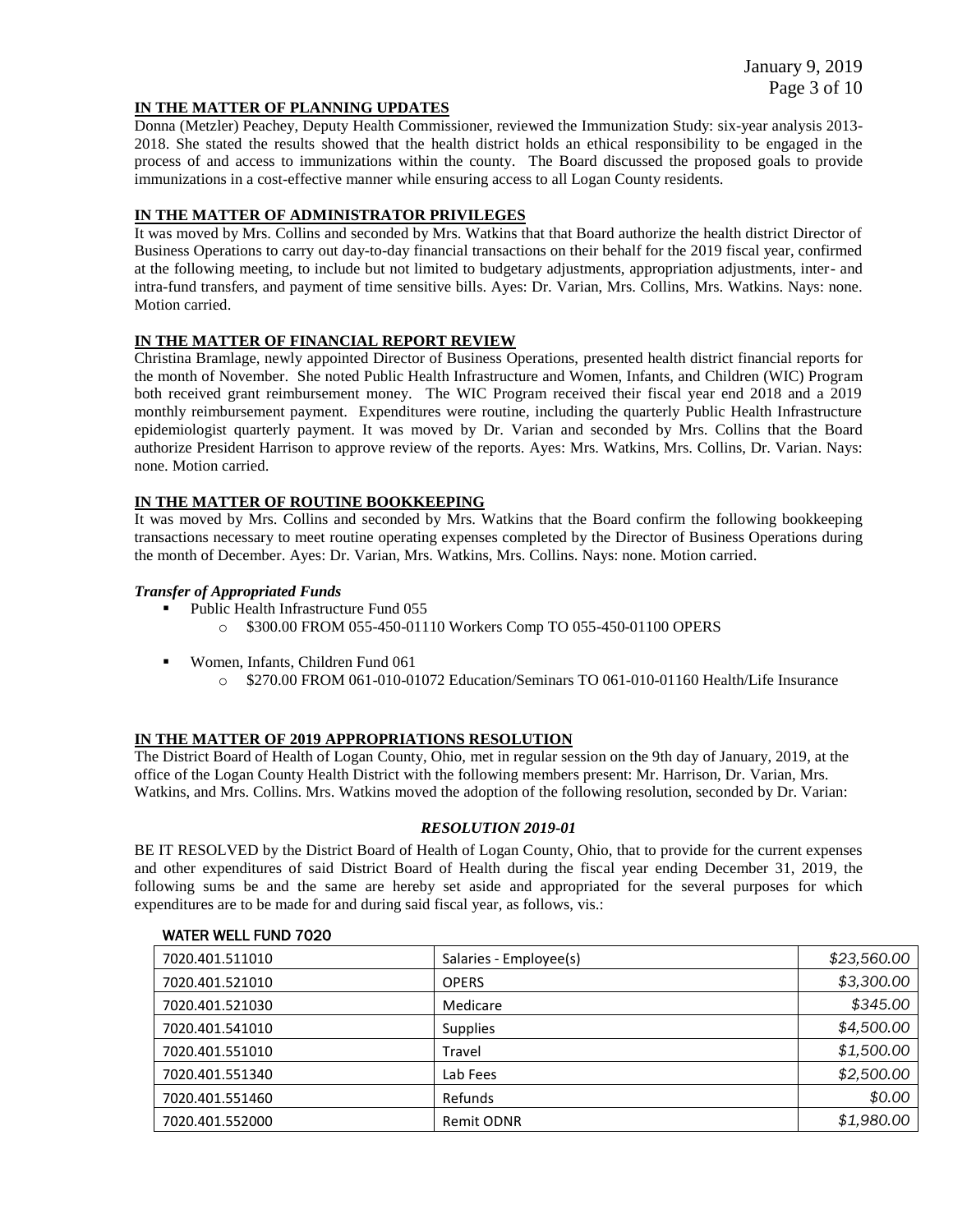January 9, 2019 Page  $\frac{1}{4}$  of 10

| \$0.00<br>7020.401.561010<br>Equipment<br>\$45,825.00<br>SOLID WASTE FUND 7021<br>\$1,815.00<br>7021.401.511010<br>Salaries - Employee(s)<br>\$255.00<br>7021.401.521010<br><b>OPERS</b><br>7021.401.521030<br>\$30.00<br>Medicare<br>\$400.00<br>7021.401.551010<br>Travel<br>\$0.00<br>Refunds<br>7021.401.551460<br>\$57,500.00<br>7021.401.552001<br>Remit to State<br>\$60,000.00<br><b>MARINA FUND 7022</b><br>\$0.00<br>7022.401.511010<br>Salaries - Employee(s)<br>\$0.00<br>7022.401.552001<br>Remit to State<br>\$0.00<br>SWIMMING POOL FUND 7023<br>\$5,440.00<br>7023.401.511010<br>Salaries - Employee(s)<br>\$765.00<br>7023.401.521010<br><b>OPERS</b><br>\$80.00<br>7023.401.521030<br>Medicare<br>\$215.00<br>7023.401.551010<br>Travel<br>\$0.00<br>Refunds<br>7023.401.551460<br>\$2,500.00<br>7023.401.552001<br>Remit to State<br>\$9,000.00<br><b>SEWAGE TREATMENT FUND 7024</b><br>\$39,700.00<br>7024.401.511010<br>Salaries - Employee(s)<br>\$5,560.00<br>7024.401.521010<br><b>OPERS</b><br>\$580.00<br>7024.401.521030<br>Medicare<br>\$30,000.00<br>7024.401.531047<br>Contracts<br>\$0.00<br>7024.401.541010<br>Supplies<br>\$3,720.00<br>7024.401.551010<br>Travel<br>\$0.00<br>7024.401.551460<br>Refunds<br>\$0.00<br>7024.401.551700<br><b>Transfers Out</b><br>\$4,440.00<br>7024.401.552001<br>Remit to State<br>\$0.00<br>7024.401.561010<br>Equipment<br>\$84,000.00<br>PHI FUND 7025<br>\$42,500.00<br>7025.401.511010<br>Salaries - Employee(s)<br>\$5,950.00<br><b>OPERS</b><br>7025.401.521010<br>\$1,200.00<br><b>Workers' Compensation</b><br>7025.401.521020<br>\$620.00<br>7025.401.521030<br>Medicare<br>\$15,000.00<br>7025.401.521060<br>Insurance - Health & Life<br>\$5,100.00<br>7025.401.531047<br>Contracts<br>\$1,062.00<br>Supplies<br>7025.401.541010<br>\$1,180.00<br>Travel<br>7025.401.551010 |                 |                | $1 \mu$ <sub>5</sub> $\sigma$ + 01 10 |
|------------------------------------------------------------------------------------------------------------------------------------------------------------------------------------------------------------------------------------------------------------------------------------------------------------------------------------------------------------------------------------------------------------------------------------------------------------------------------------------------------------------------------------------------------------------------------------------------------------------------------------------------------------------------------------------------------------------------------------------------------------------------------------------------------------------------------------------------------------------------------------------------------------------------------------------------------------------------------------------------------------------------------------------------------------------------------------------------------------------------------------------------------------------------------------------------------------------------------------------------------------------------------------------------------------------------------------------------------------------------------------------------------------------------------------------------------------------------------------------------------------------------------------------------------------------------------------------------------------------------------------------------------------------------------------------------------------------------------------------------------------------------------------------------------------------------------------------------------------|-----------------|----------------|---------------------------------------|
|                                                                                                                                                                                                                                                                                                                                                                                                                                                                                                                                                                                                                                                                                                                                                                                                                                                                                                                                                                                                                                                                                                                                                                                                                                                                                                                                                                                                                                                                                                                                                                                                                                                                                                                                                                                                                                                            | 7020.401.552001 | Remit to State | \$8,140.00                            |
|                                                                                                                                                                                                                                                                                                                                                                                                                                                                                                                                                                                                                                                                                                                                                                                                                                                                                                                                                                                                                                                                                                                                                                                                                                                                                                                                                                                                                                                                                                                                                                                                                                                                                                                                                                                                                                                            |                 |                |                                       |
|                                                                                                                                                                                                                                                                                                                                                                                                                                                                                                                                                                                                                                                                                                                                                                                                                                                                                                                                                                                                                                                                                                                                                                                                                                                                                                                                                                                                                                                                                                                                                                                                                                                                                                                                                                                                                                                            |                 |                |                                       |
|                                                                                                                                                                                                                                                                                                                                                                                                                                                                                                                                                                                                                                                                                                                                                                                                                                                                                                                                                                                                                                                                                                                                                                                                                                                                                                                                                                                                                                                                                                                                                                                                                                                                                                                                                                                                                                                            |                 |                |                                       |
|                                                                                                                                                                                                                                                                                                                                                                                                                                                                                                                                                                                                                                                                                                                                                                                                                                                                                                                                                                                                                                                                                                                                                                                                                                                                                                                                                                                                                                                                                                                                                                                                                                                                                                                                                                                                                                                            |                 |                |                                       |
|                                                                                                                                                                                                                                                                                                                                                                                                                                                                                                                                                                                                                                                                                                                                                                                                                                                                                                                                                                                                                                                                                                                                                                                                                                                                                                                                                                                                                                                                                                                                                                                                                                                                                                                                                                                                                                                            |                 |                |                                       |
|                                                                                                                                                                                                                                                                                                                                                                                                                                                                                                                                                                                                                                                                                                                                                                                                                                                                                                                                                                                                                                                                                                                                                                                                                                                                                                                                                                                                                                                                                                                                                                                                                                                                                                                                                                                                                                                            |                 |                |                                       |
|                                                                                                                                                                                                                                                                                                                                                                                                                                                                                                                                                                                                                                                                                                                                                                                                                                                                                                                                                                                                                                                                                                                                                                                                                                                                                                                                                                                                                                                                                                                                                                                                                                                                                                                                                                                                                                                            |                 |                |                                       |
|                                                                                                                                                                                                                                                                                                                                                                                                                                                                                                                                                                                                                                                                                                                                                                                                                                                                                                                                                                                                                                                                                                                                                                                                                                                                                                                                                                                                                                                                                                                                                                                                                                                                                                                                                                                                                                                            |                 |                |                                       |
|                                                                                                                                                                                                                                                                                                                                                                                                                                                                                                                                                                                                                                                                                                                                                                                                                                                                                                                                                                                                                                                                                                                                                                                                                                                                                                                                                                                                                                                                                                                                                                                                                                                                                                                                                                                                                                                            |                 |                |                                       |
|                                                                                                                                                                                                                                                                                                                                                                                                                                                                                                                                                                                                                                                                                                                                                                                                                                                                                                                                                                                                                                                                                                                                                                                                                                                                                                                                                                                                                                                                                                                                                                                                                                                                                                                                                                                                                                                            |                 |                |                                       |
|                                                                                                                                                                                                                                                                                                                                                                                                                                                                                                                                                                                                                                                                                                                                                                                                                                                                                                                                                                                                                                                                                                                                                                                                                                                                                                                                                                                                                                                                                                                                                                                                                                                                                                                                                                                                                                                            |                 |                |                                       |
|                                                                                                                                                                                                                                                                                                                                                                                                                                                                                                                                                                                                                                                                                                                                                                                                                                                                                                                                                                                                                                                                                                                                                                                                                                                                                                                                                                                                                                                                                                                                                                                                                                                                                                                                                                                                                                                            |                 |                |                                       |
|                                                                                                                                                                                                                                                                                                                                                                                                                                                                                                                                                                                                                                                                                                                                                                                                                                                                                                                                                                                                                                                                                                                                                                                                                                                                                                                                                                                                                                                                                                                                                                                                                                                                                                                                                                                                                                                            |                 |                |                                       |
|                                                                                                                                                                                                                                                                                                                                                                                                                                                                                                                                                                                                                                                                                                                                                                                                                                                                                                                                                                                                                                                                                                                                                                                                                                                                                                                                                                                                                                                                                                                                                                                                                                                                                                                                                                                                                                                            |                 |                |                                       |
|                                                                                                                                                                                                                                                                                                                                                                                                                                                                                                                                                                                                                                                                                                                                                                                                                                                                                                                                                                                                                                                                                                                                                                                                                                                                                                                                                                                                                                                                                                                                                                                                                                                                                                                                                                                                                                                            |                 |                |                                       |
|                                                                                                                                                                                                                                                                                                                                                                                                                                                                                                                                                                                                                                                                                                                                                                                                                                                                                                                                                                                                                                                                                                                                                                                                                                                                                                                                                                                                                                                                                                                                                                                                                                                                                                                                                                                                                                                            |                 |                |                                       |
|                                                                                                                                                                                                                                                                                                                                                                                                                                                                                                                                                                                                                                                                                                                                                                                                                                                                                                                                                                                                                                                                                                                                                                                                                                                                                                                                                                                                                                                                                                                                                                                                                                                                                                                                                                                                                                                            |                 |                |                                       |
|                                                                                                                                                                                                                                                                                                                                                                                                                                                                                                                                                                                                                                                                                                                                                                                                                                                                                                                                                                                                                                                                                                                                                                                                                                                                                                                                                                                                                                                                                                                                                                                                                                                                                                                                                                                                                                                            |                 |                |                                       |
|                                                                                                                                                                                                                                                                                                                                                                                                                                                                                                                                                                                                                                                                                                                                                                                                                                                                                                                                                                                                                                                                                                                                                                                                                                                                                                                                                                                                                                                                                                                                                                                                                                                                                                                                                                                                                                                            |                 |                |                                       |
|                                                                                                                                                                                                                                                                                                                                                                                                                                                                                                                                                                                                                                                                                                                                                                                                                                                                                                                                                                                                                                                                                                                                                                                                                                                                                                                                                                                                                                                                                                                                                                                                                                                                                                                                                                                                                                                            |                 |                |                                       |
|                                                                                                                                                                                                                                                                                                                                                                                                                                                                                                                                                                                                                                                                                                                                                                                                                                                                                                                                                                                                                                                                                                                                                                                                                                                                                                                                                                                                                                                                                                                                                                                                                                                                                                                                                                                                                                                            |                 |                |                                       |
|                                                                                                                                                                                                                                                                                                                                                                                                                                                                                                                                                                                                                                                                                                                                                                                                                                                                                                                                                                                                                                                                                                                                                                                                                                                                                                                                                                                                                                                                                                                                                                                                                                                                                                                                                                                                                                                            |                 |                |                                       |
|                                                                                                                                                                                                                                                                                                                                                                                                                                                                                                                                                                                                                                                                                                                                                                                                                                                                                                                                                                                                                                                                                                                                                                                                                                                                                                                                                                                                                                                                                                                                                                                                                                                                                                                                                                                                                                                            |                 |                |                                       |
|                                                                                                                                                                                                                                                                                                                                                                                                                                                                                                                                                                                                                                                                                                                                                                                                                                                                                                                                                                                                                                                                                                                                                                                                                                                                                                                                                                                                                                                                                                                                                                                                                                                                                                                                                                                                                                                            |                 |                |                                       |
|                                                                                                                                                                                                                                                                                                                                                                                                                                                                                                                                                                                                                                                                                                                                                                                                                                                                                                                                                                                                                                                                                                                                                                                                                                                                                                                                                                                                                                                                                                                                                                                                                                                                                                                                                                                                                                                            |                 |                |                                       |
|                                                                                                                                                                                                                                                                                                                                                                                                                                                                                                                                                                                                                                                                                                                                                                                                                                                                                                                                                                                                                                                                                                                                                                                                                                                                                                                                                                                                                                                                                                                                                                                                                                                                                                                                                                                                                                                            |                 |                |                                       |
|                                                                                                                                                                                                                                                                                                                                                                                                                                                                                                                                                                                                                                                                                                                                                                                                                                                                                                                                                                                                                                                                                                                                                                                                                                                                                                                                                                                                                                                                                                                                                                                                                                                                                                                                                                                                                                                            |                 |                |                                       |
|                                                                                                                                                                                                                                                                                                                                                                                                                                                                                                                                                                                                                                                                                                                                                                                                                                                                                                                                                                                                                                                                                                                                                                                                                                                                                                                                                                                                                                                                                                                                                                                                                                                                                                                                                                                                                                                            |                 |                |                                       |
|                                                                                                                                                                                                                                                                                                                                                                                                                                                                                                                                                                                                                                                                                                                                                                                                                                                                                                                                                                                                                                                                                                                                                                                                                                                                                                                                                                                                                                                                                                                                                                                                                                                                                                                                                                                                                                                            |                 |                |                                       |
|                                                                                                                                                                                                                                                                                                                                                                                                                                                                                                                                                                                                                                                                                                                                                                                                                                                                                                                                                                                                                                                                                                                                                                                                                                                                                                                                                                                                                                                                                                                                                                                                                                                                                                                                                                                                                                                            |                 |                |                                       |
|                                                                                                                                                                                                                                                                                                                                                                                                                                                                                                                                                                                                                                                                                                                                                                                                                                                                                                                                                                                                                                                                                                                                                                                                                                                                                                                                                                                                                                                                                                                                                                                                                                                                                                                                                                                                                                                            |                 |                |                                       |
|                                                                                                                                                                                                                                                                                                                                                                                                                                                                                                                                                                                                                                                                                                                                                                                                                                                                                                                                                                                                                                                                                                                                                                                                                                                                                                                                                                                                                                                                                                                                                                                                                                                                                                                                                                                                                                                            |                 |                |                                       |
|                                                                                                                                                                                                                                                                                                                                                                                                                                                                                                                                                                                                                                                                                                                                                                                                                                                                                                                                                                                                                                                                                                                                                                                                                                                                                                                                                                                                                                                                                                                                                                                                                                                                                                                                                                                                                                                            |                 |                |                                       |
|                                                                                                                                                                                                                                                                                                                                                                                                                                                                                                                                                                                                                                                                                                                                                                                                                                                                                                                                                                                                                                                                                                                                                                                                                                                                                                                                                                                                                                                                                                                                                                                                                                                                                                                                                                                                                                                            |                 |                |                                       |
|                                                                                                                                                                                                                                                                                                                                                                                                                                                                                                                                                                                                                                                                                                                                                                                                                                                                                                                                                                                                                                                                                                                                                                                                                                                                                                                                                                                                                                                                                                                                                                                                                                                                                                                                                                                                                                                            |                 |                |                                       |
|                                                                                                                                                                                                                                                                                                                                                                                                                                                                                                                                                                                                                                                                                                                                                                                                                                                                                                                                                                                                                                                                                                                                                                                                                                                                                                                                                                                                                                                                                                                                                                                                                                                                                                                                                                                                                                                            |                 |                |                                       |
|                                                                                                                                                                                                                                                                                                                                                                                                                                                                                                                                                                                                                                                                                                                                                                                                                                                                                                                                                                                                                                                                                                                                                                                                                                                                                                                                                                                                                                                                                                                                                                                                                                                                                                                                                                                                                                                            |                 |                |                                       |
|                                                                                                                                                                                                                                                                                                                                                                                                                                                                                                                                                                                                                                                                                                                                                                                                                                                                                                                                                                                                                                                                                                                                                                                                                                                                                                                                                                                                                                                                                                                                                                                                                                                                                                                                                                                                                                                            |                 |                |                                       |
|                                                                                                                                                                                                                                                                                                                                                                                                                                                                                                                                                                                                                                                                                                                                                                                                                                                                                                                                                                                                                                                                                                                                                                                                                                                                                                                                                                                                                                                                                                                                                                                                                                                                                                                                                                                                                                                            |                 |                |                                       |
|                                                                                                                                                                                                                                                                                                                                                                                                                                                                                                                                                                                                                                                                                                                                                                                                                                                                                                                                                                                                                                                                                                                                                                                                                                                                                                                                                                                                                                                                                                                                                                                                                                                                                                                                                                                                                                                            |                 |                |                                       |
|                                                                                                                                                                                                                                                                                                                                                                                                                                                                                                                                                                                                                                                                                                                                                                                                                                                                                                                                                                                                                                                                                                                                                                                                                                                                                                                                                                                                                                                                                                                                                                                                                                                                                                                                                                                                                                                            |                 |                |                                       |
|                                                                                                                                                                                                                                                                                                                                                                                                                                                                                                                                                                                                                                                                                                                                                                                                                                                                                                                                                                                                                                                                                                                                                                                                                                                                                                                                                                                                                                                                                                                                                                                                                                                                                                                                                                                                                                                            |                 |                |                                       |
|                                                                                                                                                                                                                                                                                                                                                                                                                                                                                                                                                                                                                                                                                                                                                                                                                                                                                                                                                                                                                                                                                                                                                                                                                                                                                                                                                                                                                                                                                                                                                                                                                                                                                                                                                                                                                                                            |                 |                |                                       |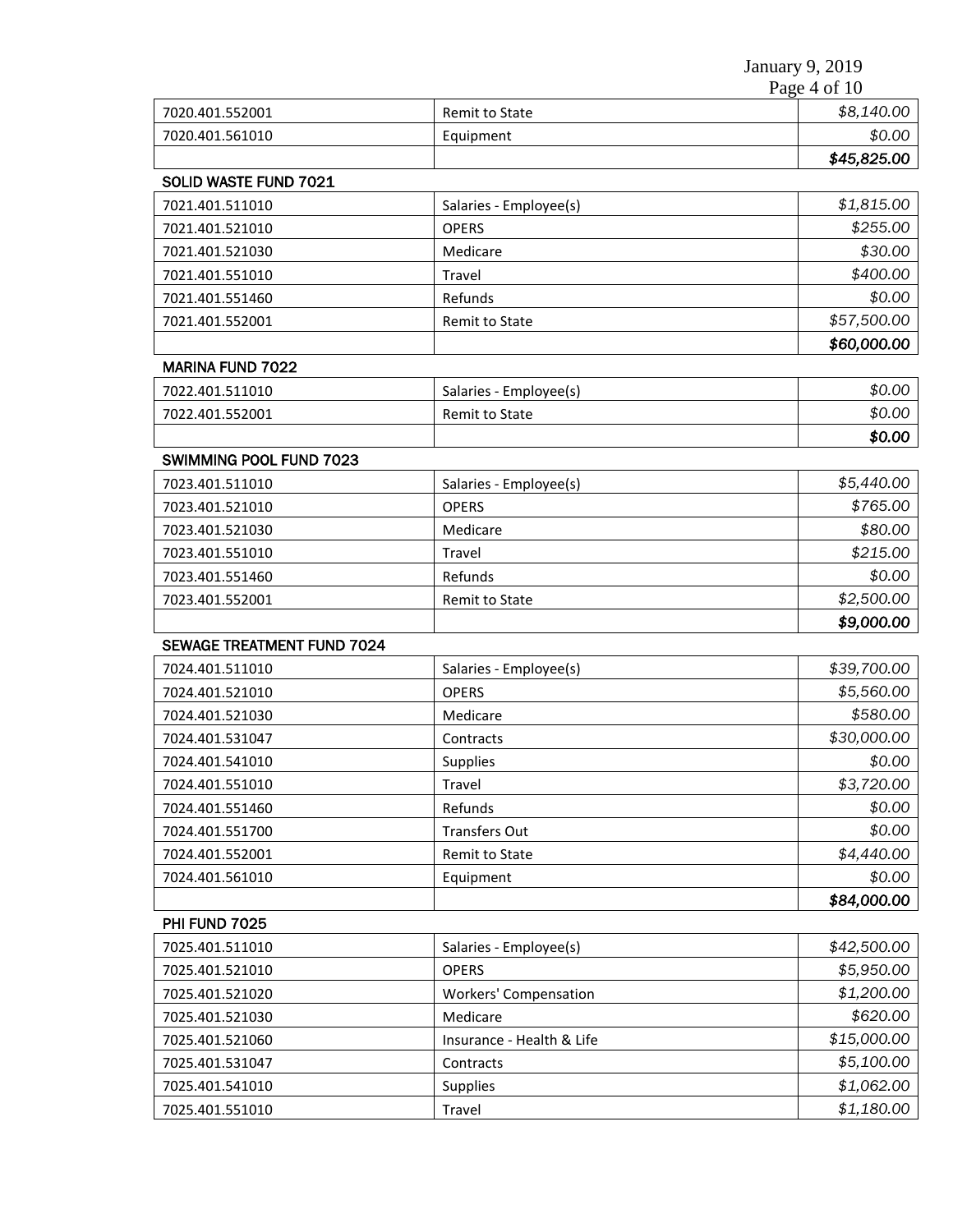January 9, 2019

|                                       |                                      | Page 5 of 10 |
|---------------------------------------|--------------------------------------|--------------|
| 7025.401.551100                       | Training                             | \$0.00       |
| 7025.401.551440                       | Advance Reimbursement                | \$10,000.00  |
| 7025.401.552001                       | \$0.00<br>Remit to State             |              |
| 7025.401.552370                       | <b>Other Expenses</b>                | \$0.00       |
| 7025.401.561010                       | Equipment                            | \$0.00       |
|                                       |                                      | \$82,612.00  |
| <b>ACCUMULATED BENEFITS FUND 7026</b> |                                      |              |
| 7026.401.511010                       | Salaries - Employee(s)               | \$0.00       |
|                                       |                                      | \$0.00       |
| WIC FUND 7027                         |                                      |              |
| 7027.401.511010                       | Salaries - Employee(s)               | \$146,300.00 |
| 7027.401.521010                       | <b>OPERS</b>                         | \$20,485.00  |
| 7027.401.521020                       | <b>Workers Compensation</b>          | \$2,925.00   |
| 7027.401.521030                       | Medicare                             | \$2,120.00   |
| 7027.401.521060                       | Insurance - Health & Life            | \$37,000.00  |
| 7027.401.531047                       | Contracts                            | \$2,800.00   |
| 7027.401.541010                       | Supplies                             | \$6,235.00   |
| 7027.401.551010                       | Travel                               | \$700.00     |
| 7027.401.551120                       | <b>Education/Seminars</b>            | \$200.00     |
| 7027.401.551210                       | Repairs                              | \$0.00       |
| 7027.401.551440                       | <b>Advance Reimbursement</b>         | \$10,000.00  |
| 7027.401.551700                       | <b>Transfers Out</b>                 | \$0.00       |
| 7027.401.552001                       | Remit to State                       | \$0.00       |
| 7027.401.552370                       | <b>Other Expenses</b>                | \$0.00       |
| 7027.401.561010                       | Equipment                            | \$5,000.00   |
|                                       |                                      | \$233,765.00 |
| C&D WASTE FUND 7028                   |                                      |              |
| 7028.401.511010                       | Salaries - Employee(s)               | \$0.00       |
| 7028.401.521010                       | <b>OPERS</b>                         | \$0.00       |
| 7028.401.521030                       | Medicare                             | \$0.00       |
| 7028.401.551010                       | Travel                               | \$220.00     |
| 7028.401.552000                       | Remit ODNR                           | \$7,000.00   |
| 7028.401.552001                       | Remit to State                       | \$420.00     |
| 7028.401.552002                       | Remit to City of Bellefontaine       |              |
| 7028.401.552003                       | Remit to Township                    | \$560.00     |
|                                       |                                      | \$8,200.00   |
| <b>DISTRICT HEALTH FUND 7029</b>      |                                      |              |
| 7029.401.511000                       | Salaries - Officials                 | \$50,000.00  |
| 7029.401.511010                       | Salaries - Employee(s)               | \$492,000.00 |
| 7029.401.511016                       | Salaries - Solid Waste (Health Dept) | \$33,100.00  |

7029.401.521010 OPERS *\$74,000.00* 7029.401.521014 OPERS - Solid Waste (Health Dept) *\$4,650.00* 7029.401.521020 Workers' Compensation *\$15,000.00* 7029.401.521024 Workers' Compensation - Solid Waste (Health Dept) *\$1,325.00*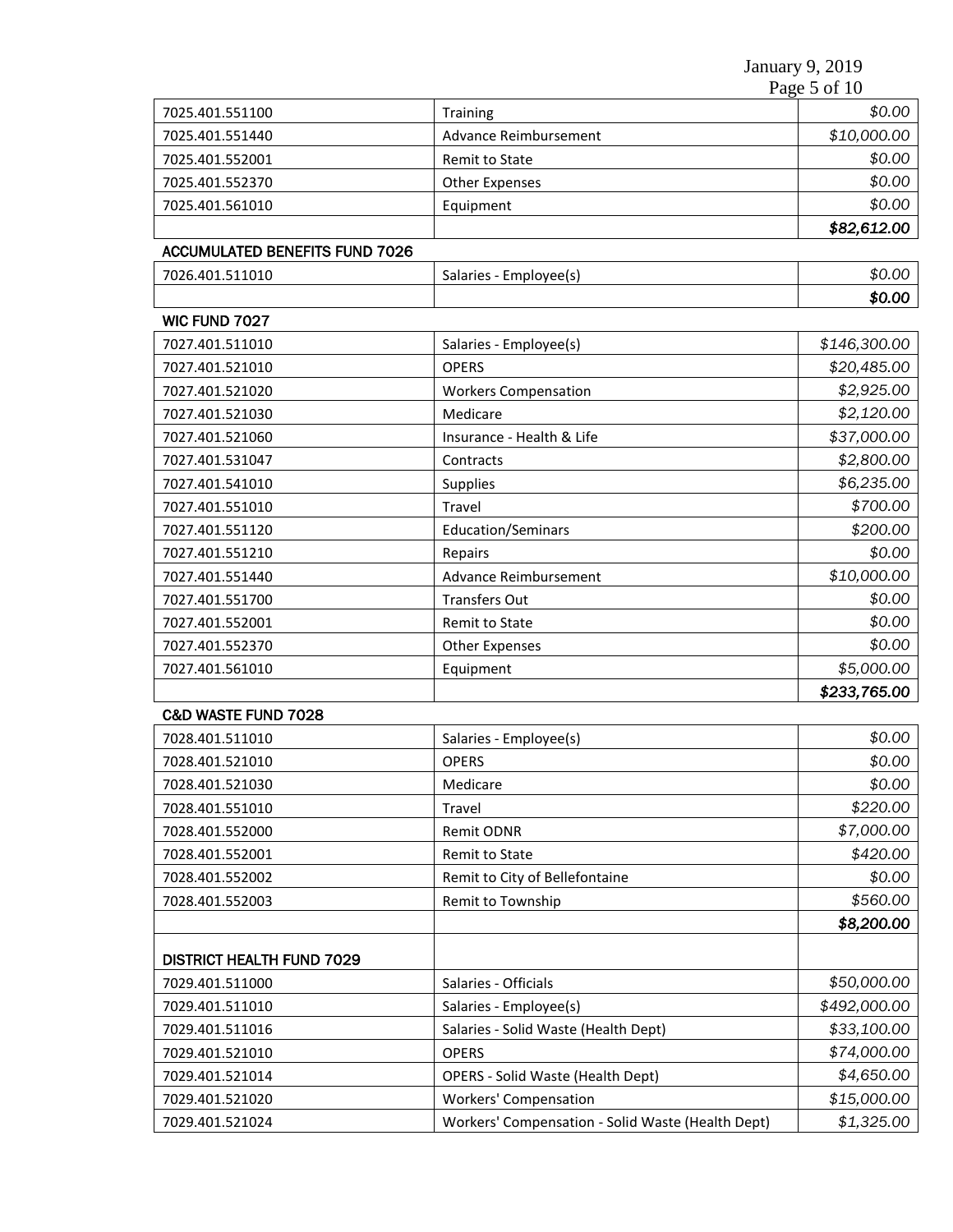|                       |                                                     | Page 6 of 10   |
|-----------------------|-----------------------------------------------------|----------------|
| 7029.401.521030       | Medicare                                            | \$6,325.00     |
| 7029.401.521032       | Medicare - Solid Waste (Health Dept)                | \$480.00       |
| 7029.401.521060       | Insurance - Health & Life                           | \$95,600.00    |
| 7029.401.521064       | Insurance - Health & Life Solid Waste (Health Dept) | \$0.00         |
| 7029.401.531020       | Advertising/Printing                                | \$500.00       |
| 7029.401.531047       | Contracts                                           | \$35,000.00    |
| 7029.401.531049       | Solid Waste - Contracts                             | \$38,945.00    |
| 7029.401.531092       | <b>Other Property Insurance</b>                     | \$8,200.00     |
| 7029.401.531150       | Utilities                                           | \$12,000.00    |
| 7029.401.541010       | Supplies                                            | \$40,000.00    |
| 7029.401.541018       | Solid Waste Supplies                                | \$500.00       |
| 7029.401.551010       | Travel                                              | \$18,000.00    |
| 7029.401.551013       | Travel - Solid Waste (Health Dept)                  | \$1,000.00     |
| 7029.401.551120       | Education/Seminars                                  | \$5,000.00     |
| 7029.401.551210       | Repairs                                             | \$12,000.00    |
| 7029.401.551340       | Lab Fees                                            | \$500.00       |
| 7029.401.551350       | <b>Family Violence Fees</b>                         | \$6,045.00     |
| 7029.401.551460       | Refunds                                             | \$500.00       |
| 7029.401.551700       | <b>Transfers Out</b>                                | \$0.00         |
| 7029.401.551760       | Advances Out                                        | \$20,000.00    |
| 7029.401.552010       | Remit to State/Child Abuse                          | \$12,100.00    |
| 7029.401.552020       | Remit to State/Burial Permit                        | \$400.00       |
| 7029.401.552030       | Remit State V.S. Improvements                       | \$36,270.00    |
| 7029.401.552370       | <b>Other Expenses</b>                               | \$850.00       |
| 7029.401.553700       | Nuisance Control                                    | \$0.00         |
| 7029.401.553710       | <b>MH Placement Seals</b>                           | \$0.00         |
| 7029.401.561010       | Equipment                                           | \$10,000.00    |
| 7029.401.561019       | Equipment - Solid Waste (Health Dept)               | \$0.00         |
| 7029.401.561090       | Capital Improvements                                | \$5,000.00     |
| 7029.401.571011       | <b>Bond Principal</b>                               | \$0.00         |
| 7029.401.571012       | <b>Bond Interest</b>                                | \$2,850.00     |
|                       |                                                     | \$1,038,140.00 |
| HOME HEALTH FUND 7030 |                                                     |                |
| 7030.401.511010       | Salaries - Employee(s)                              | \$0.00         |
| 7030.401.521010       | <b>OPERS</b>                                        | \$0.00         |
| 7030.401.521020       | <b>Workers' Compensation</b>                        | \$0.00         |
| 7030.401.521030       | Medicare                                            | \$0.00         |
| 7030.401.521060       | Insurance - Health & Life                           | \$0.00         |
| 7030.401.531047       | Contracts                                           | \$0.00         |
| 7030.401.531150       | Utilities                                           | \$0.00         |
| 7030.401.541010       | Supplies                                            | \$0.00         |
| 7030.401.551010       | Travel                                              | \$0.00         |
| 7030.401.551120       | Education/Seminars                                  | \$0.00         |
| 7030.401.551210       | Repairs                                             | \$0.00         |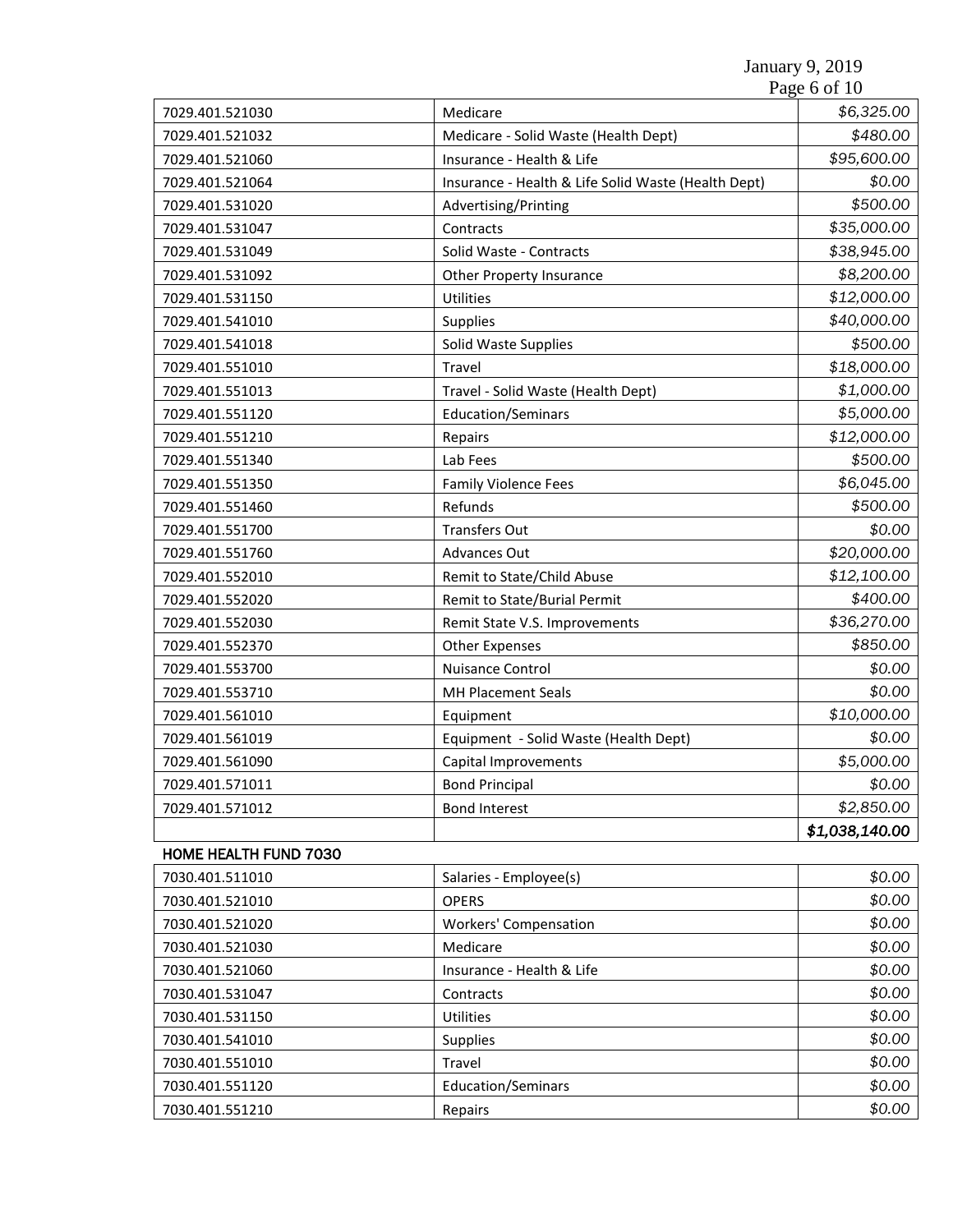January 9, 2019 Page 7 of 10

|                       | - - - -                |             |  |
|-----------------------|------------------------|-------------|--|
| 7030.401.551460       | Refunds                | \$0.00      |  |
| 7030.401.551760       | Advances Out           | \$0.00      |  |
| 7030.401.552370       | <b>Other Expenses</b>  | \$0.00      |  |
| 7030.401.561010       | Equipment              | \$0.00      |  |
| 7030.401.561090       | Capital Improvements   | \$0.00      |  |
| 7030.401.571011       | <b>Bond Principal</b>  | \$0.00      |  |
|                       |                        | \$0.00      |  |
| FOOD SAFETY FUND 7031 |                        |             |  |
| 7031.401.511010       | Salaries - Employee(s) | \$71,000.00 |  |
| 7031.401.521010       | <b>OPERS</b>           | \$9,940.00  |  |
| 7031.401.521030       | Medicare               | \$1,030.00  |  |

7031.401.551010 Travel *\$2,960.00* 7031.401.551460 Refunds *\$600.00* 7031.401.552001 Remit to State *\$6,800.00* 7031.401.552050 Remittance to Department of Agriculture *\$3,670.00*

7032.401.551010 Travel *\$800.00*

| 7033.401.511010 | Salaries - Employee(s) | \$7,250.00  |
|-----------------|------------------------|-------------|
| 7033.401.521010 | <b>OPERS</b>           | \$1,015.00  |
| 7033.401.521030 | Medicare               | \$110.00    |
| 7033.401.541010 | <b>Supplies</b>        | \$0.00      |
| 7033.401.551010 | Travel                 | \$425.00    |
| 7033.401.551460 | Refunds                | \$0.00      |
| 7033.401.552001 | Remit to State         | \$4,600.00  |
| 7033.401.552060 | Remit to OMCH          | \$0.00      |
|                 |                        | \$13,400.00 |

# TOTAL 2019 APPROPRIATIONS **\$1,671,742.00**

INFECTIOUS WASTE FUND 7032

PARKS/CAMPS FUND 7033

Roll being called upon its adoption, the vote as follows: Mrs. Price- absent; Dr. Varian- aye; Mrs. Watkins- aye, Mrs. Collins- aye.

\_\_\_\_\_\_\_\_\_\_\_\_\_\_\_\_\_\_\_\_\_\_\_\_\_\_\_\_\_\_\_\_\_\_\_\_\_\_\_ \_\_\_\_\_\_\_\_\_\_\_\_\_\_\_\_\_\_\_\_\_\_\_\_\_\_\_\_\_\_\_\_\_\_\_\_\_

Robert G. Harrison, President Boyd C. Hoddinott, Secretary

#### **IN THE MATTER OF POSITION APPOINTMENT- WIC DIRECTOR**

It was moved by Mrs. Watkins and seconded by Mrs. Collins that the Board appoint current Women, Infants and Children (WIC) Nurse Tracy Davis to the open position of WIC Director effective December 29, 2018, with placement at Grade 28 on the salary scale at the hourly rate of \$30.24 for 70 biweekly hours, subject to the customary 180-day probationary period. Ayes: Dr. Varian, Mrs. Watkins, Mrs. Collins. Nays: none. Motion carried.

# **IN THE MATTER OF FEE WAIVER APPROVAL FOR RADON KITS**

Environmental Health Director Timothy M. Smith stated that radon test kits are available for only \$8.00 until the end of January. Now is the best time to test homes for the odorless gas which causes lung cancer. Director of Business Operations Christina Bramlage stated that there are approximately 47 radon test kits that will expire as of February 1, 2019. It was moved by Mrs. Collins and seconded by Dr. Varian to allow the remaining radon kits to be

*\$96,000.00* 

*\$800.00*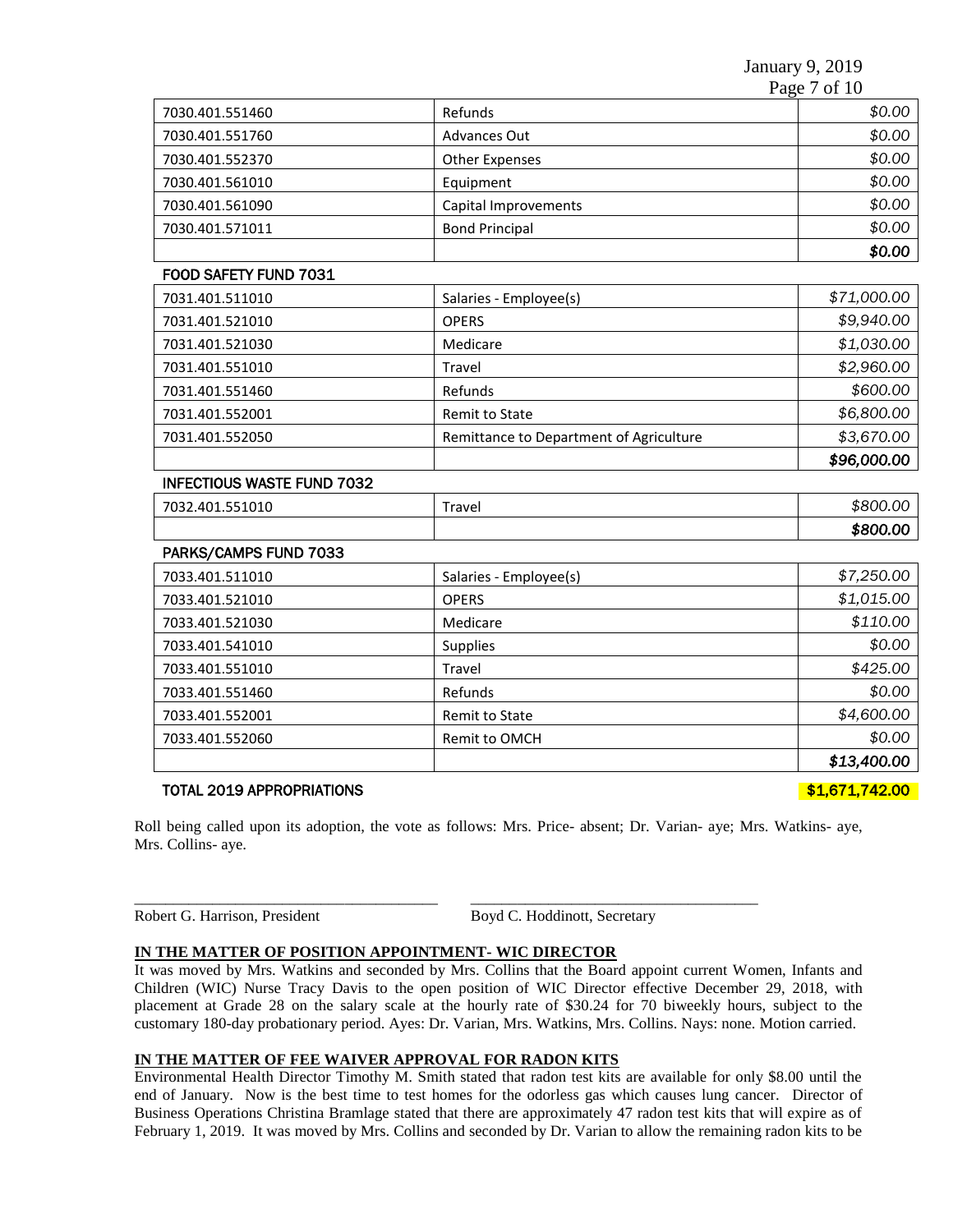January 9, 2019 Page 8 of 10 dispersed to the community free of charge while ensuring the public understands when the kit needs to be submitted for analysis. Ayes: Mrs. Watkins, Dr. Varian, Mrs. Collins. Nays: none. Motion carried.

# **IN THE MATTER OF ADJUSTED FUNDING AWARD – SFY19 PHEP GRANT**

Mrs. Bramlage explained that funding for the 2019 PHEP grant budget was automatically increased by Ohio Department of Health. It was moved by Mrs. Watkins and seconded by Mrs. Collins that the Board accept an adjusted funding award of \$1071.00 to the Public Health Emergency Preparedness grant for SFY19, for a total Notice of Award of \$72,612. Ayes: Dr. Varian, Mrs. Watkins, Mrs. Collins. Nays: none. Motion carried.

### **IN THE MATTER OF SOLID WASTE LANDFILL MONITORING AGREEMENT**

Environmental Health Director Timothy M. Smith explained that the Logan County Health District and the Logan County Solid Waste Management District would like to enter into an agreement for year 2019 through 2023 for \$80,000.00 annually paid on a quarterly basis to the health district for ensuring the safe and sanitary management of solid wastes within the incorporated and unincorporated territory of the District. The change in this contract from the previous contract is the request from the Logan County Solid Waste Management District to receive quarterly expenditure reports from the health district. Mr. Smith stated that this new request seems reasonable and manageable. It was moved by Dr. Varian to accept this contract and seconded by Mrs. Collins. Ayes: Mrs. Watkins, Mrs. Collins, Dr. Varian. Nays: none. Motion carried.

# **IN THE MATTER OF AMENDING LCHD REGULATION #40**

### **FOOD COST METHODOLOGY FEE ADJUSTMENT – EMERGENCY ADOPTION**

Environmental Health Director Timothy M. Smith explained that a resolution to comply with the Ohio Department of Health's review of the recently submitted food code cost methodology is needed. ODH is requiring that all noncommercial local food fees, when a fee reduction has been adopted by the Board of Health, must be exactly fifty percent (50%) less than the corresponding commercial local food fees of the same risk class. This change also affected the non-commercial plan review fee. The matter requires an emergency resolution at this month's meeting because the applications for the annual food license renewal must be mailed on February 1, which will occur before the next Board of Health meeting. It was moved by Dr. Varian and seconded by Mrs. Collins to suspend the three reading rule for this resolution due to time constraints. On roll call the vote was as follows: Mrs. Price- absent; Dr. Varian- aye; Mrs. Watkins- aye, Mrs. Collins- aye.

#### **RESOLUTION 2019-02 – EMERGENCY Amended**

A Resolution amending Regulation No. 40, a regulation establishing fees for the Public Swimming Pool, Public Spa, Special Use Pool, Recreational Vehicle Park, Recreation Camp, Combined Park Camp, Food Safety, Sewage Treatment, Private Water System, and Infectious Waste environmental health programs in the health district.

BE IT RESOLVED by the Board of Health of the Logan County Health District that Section 1 of Regulation Number 40 be amended to wit:

SECTION 1

1.5 Commercial Food Service, Retail Food Establishment, Food Vending, Mobile and Temporary Food operators shall be charged a local license fee according to the following categories:

| <b>COMMERCIAL</b>     |         |                   |  |
|-----------------------|---------|-------------------|--|
| $<$ 25,000 sq. ft.    |         | $>25,000$ sq. ft. |  |
| Level 1 \$160.00      |         | Level 1 \$234.00  |  |
| Level 2 \$182.00      |         | Level 2 \$246.00  |  |
| Level 3 \$350.00      |         | Level 3 \$884.00  |  |
| Level 4 \$446.00      |         | Level 4 \$938.00  |  |
| <b>VENDING MOBILE</b> |         | <b>TEMPORARY</b>  |  |
| \$18.94               | \$98.00 | \$37.00/day       |  |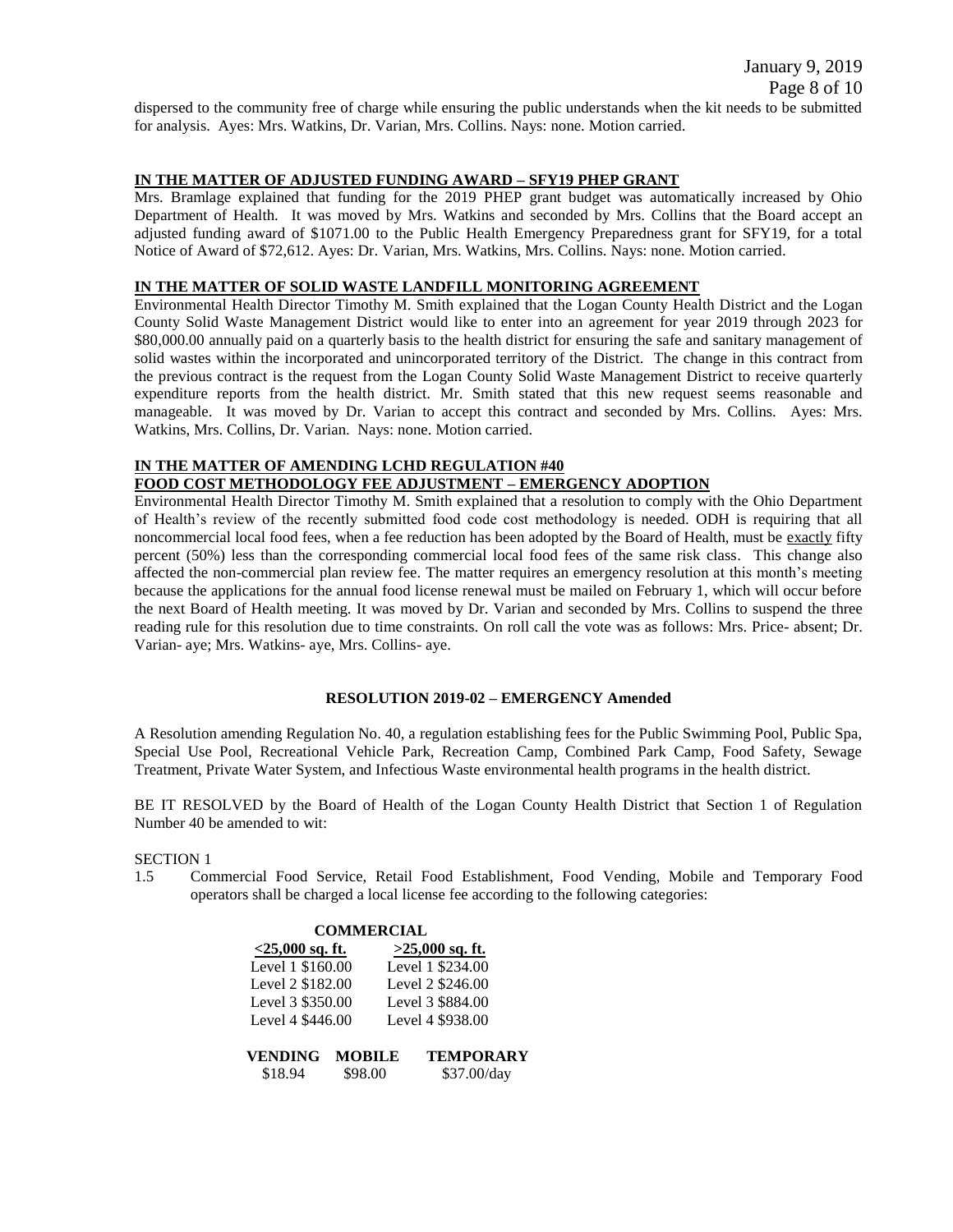Operators of Non-commercial Food Services shall be charged local license and Plan Review fees that are 50% of the local commercial food license fee according to the following categories:

- 1. Plan Review and Water Samples
- 2. Plan Review Fee

| Level |          | Comm. < 25.000 sf Non-Comm./Plan Review Comm. > 25.000 sf Non-Comm./Plan Review |          |          |
|-------|----------|---------------------------------------------------------------------------------|----------|----------|
|       | \$160.00 | \$80.00                                                                         | \$234.00 | \$117.00 |
|       | \$182.00 | \$91.00                                                                         | \$246.00 | \$123.00 |
|       | \$350.00 | \$175.00                                                                        | \$884.00 | \$442.00 |
|       | \$446.00 | \$223.00                                                                        | \$938.00 | \$469.00 |

On roll call the vote was as follows: Mrs. Price- absent; Dr. Varian- aye; Mrs. Watkins- aye; Mrs. Collins- aye.

This Resolution is hereby declared adopted on this 9<sup>th</sup> day of January in the year 2019, and shall be in full force and effect on February 1, 2019.

Robert G. Harrison, President Boyd C. Hoddinott, Secretary

# **IN THE MATTER OF WATER POLLUTION CONTROL LOAN FUND AGREEMENT**

\_\_\_\_\_\_\_\_\_\_\_\_\_\_\_\_\_\_\_\_\_\_\_\_\_\_\_\_\_\_\_\_\_\_\_\_\_\_\_ \_\_\_\_\_\_\_\_\_\_\_\_\_\_\_\_\_\_\_\_\_\_\_\_\_\_\_\_\_\_\_\_\_\_\_\_\_

A resolution authorizing Boyd C. Hoddinott, MD., Logan County Health Commissioner, to apply for, accept, and enter into a water pollution control loan fund agreement on behalf of the Health District of Logan County for the repair and replacement of home sewage treatment systems. It was motioned by Mrs. Collins and seconded by Dr. Varian to approve the agreement.

### **RESOLUTION 2019-03**

Whereas, the Health District of Logan County seeks to repair and/or replace failing home sewage treatment systems; and

Whereas, the Health District of Logan County intends to apply to the Water Pollution Control Loan Fund (WPCLF) for the repair and/or replacement of failing home sewage treatment systems; and

Whereas, the Ohio Water Pollution Control Loan Fund requires the government authority to pass legislation for application of a loan and the execution of a WPCLF assistance agreement; now therefore,

BE IT RESOLVED by the Board of the Health District of Logan County, that Boyd C. Hoddinott, MD, Logan County Health Commissioner, be and is hereby authorized to apply for a WPCLF assistance agreement, sign

all documents for and enter into a Water Pollution Control Loan Fund with the Ohio Environmental Protection Agency for the repair and/or replacement of failing home sewage treatment systems on behalf of the Health District of Logan County, Ohio.

On roll call the vote was as follows: Mrs. Price-absent; Dr. Varian- aye; Mrs. Watkins- aye; Mrs. Collins- aye.

\_\_\_\_\_\_\_\_\_\_\_\_\_\_\_\_\_\_\_\_\_\_\_\_\_\_\_\_\_\_\_\_\_\_\_ \_\_\_\_\_\_\_\_\_\_\_\_\_\_\_\_\_\_\_\_\_\_\_\_\_\_\_\_\_\_\_

Robert Harrison, President Boyd C. Hoddinott, Secretary

# **IN THE MATTER OF HEALTH COMMISIONER COMMENTS**

Health Commissioner Dr. Boyd Hoddinott discussed issues involving influenza statistics, complications, and deaths. Dr. Hoddinott reported that Logan County has had one child hospitalized for influenza already this season. He wanted to remind everyone that the health district still have influenza vaccine available for both children and adults.

#### **IN THE MATTER OF HEALTH BOARD MEMBER COMMENTS**

Health Board member Dr. Varian discussed the importance of the information presented today during the board education on bloodborne pathogen prevention (BBPP) and the need for support of syringe service programs. Dr. Varian stated that a resolution for collaborative partnerships to consider implementation of a BBPP Program/ Harm Reduction Program will be requested at the February Board meeting. The resolution will also be included in the board packet mailing for review.